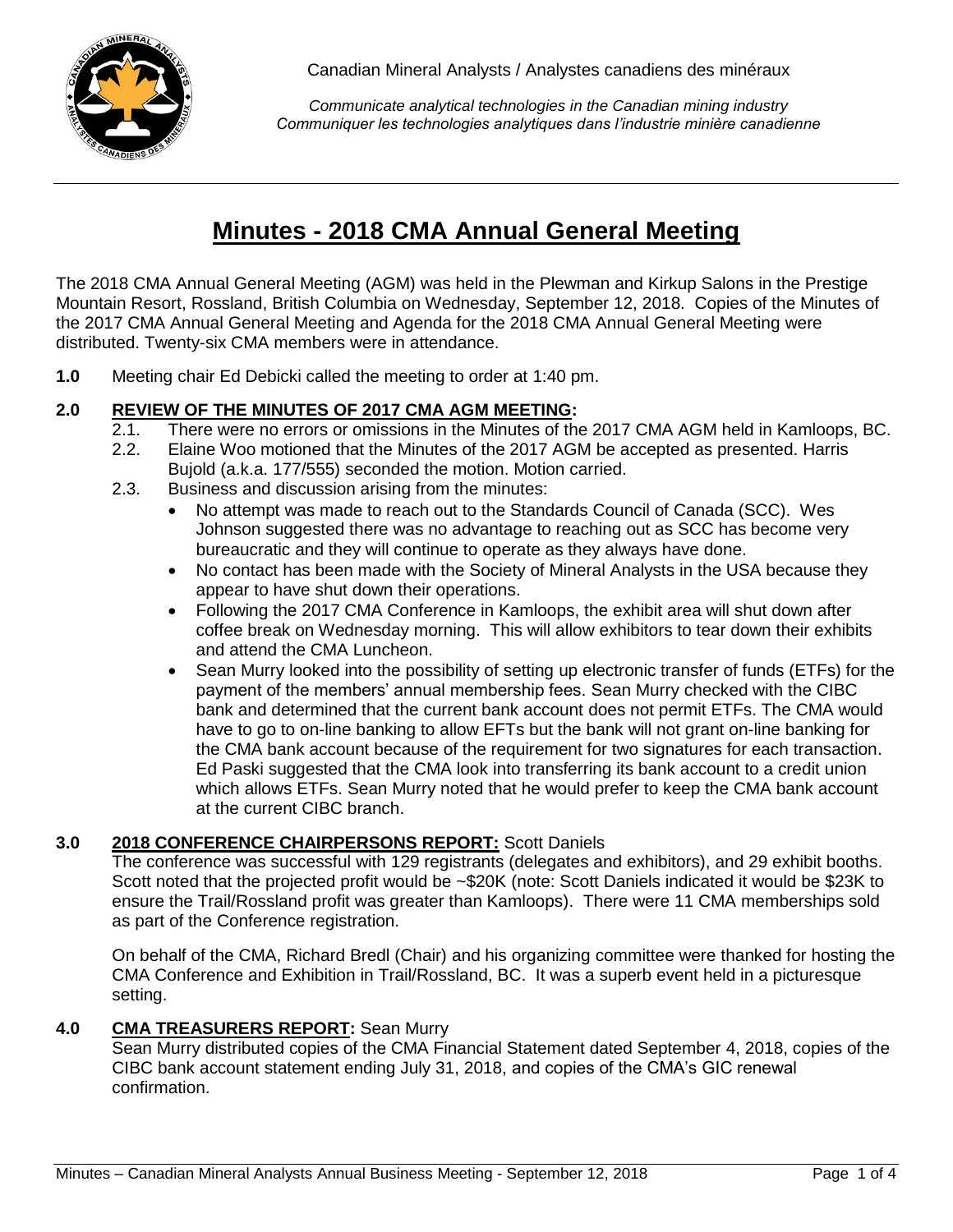

*Communicate analytical technologies in the Canadian mining industry Communiquer les technologies analytiques dans l'industrie minière canadienne*

Sean reported that CMA is in good financial shape which will allow for continued funding of scholarships and equipment/program grants. The 2017 Kamloops Conference generated a profit of \$21,038.94. Currency conversion of US memberships has resulted in odd dollar amounts in the revenue totals. In 2017, BCIT was presented with four \$1K scholarships. This is two fewer scholarships than in previous years because no scholarships were awarded to any other institutions as there were no applications. Due to its moribund state, the BC Certified Assays Foundation did not submit any scholarship applications. BCIT Assayer Training Program was awarded a \$18K equipment grant to significantly offset the cost for the purchase of a Mettler Toledo microbalance. The 2017 Kamloops Conference returned the \$5000 seed money advance. The 2018 Trail/Rossland Conference was advanced \$1K to cover start-up expenses. CMA has a ~\$25K GIC which renews automatically and is used as a cushion to ensure funds are available to fund scholarships.

Jonathan Forrest moved that the Treasurers Report be accepted as presented. Ed Paski seconded the motion. Motioned carried.

Ed Debicki thanked Sean Murry for his service to the CMA as the Treasurer in a volunteer capacity.

## **5.0 CMA MANAGING SECRETARYS REPORT:** Ed Debicki

Ed Debicki continued in the position as the CMA Managing Secretary.

As of August 31, 2018, there were 40 CMA individual memberships and 5 corporate memberships. Eleven individual members were added who registered for the Trail/Rossland CMA Conference.

After it was decided at the 2017 AGM that the CMA would no longer produce a DVD with conference proceedings, a 'Members Only' page was added to the CMA website to include the proceedings of the 2017 CMA Conference held in Kamloops, BC. Items included: 1) delegates list, 2) exhibitors list, 3) copies of the PowerPoint technical presentations which were approved by the authors for publication, and 4) photographs. A username and password are required for the 'Members Only' website page.

A new CMA Facebook page was established following unsuccessful attempts to take over the administration of the Facebook page set up during the 2012 Quebec CMA Conference.

Reorganization of the 12 boxes of CMA files was initiated. Proceedings for several years are missing and a couple of long-time CMA members were contacted to determine if they could provide the missing volumes. The files contain copies of the agendas and minutes of the annual business meetings starting with the first meeting in 1970, and these will be collated to put together a historical record of the CMA's activities.

CMA advertising and communication included updates to the CMA website, and production of two CMA newsletters

CMA was advised by the official receiver (MNP Ltd.) in the case of the Accurassay Laboratories Ltd. bankruptcy that the CMA will not be receiving all or part of its \$250 creditor claim filed by the CMA.

## **6.0 2019 CMA CONFERENCE AND EXHIBITION:**

6.1 The 2019 CMA Conference and Exhibition (51<sup>st</sup> Annual Conference) will be held in Niagara Falls, Ontario, September 8 - 12, 2019, and hosted by ColdBlock Technologies Inc.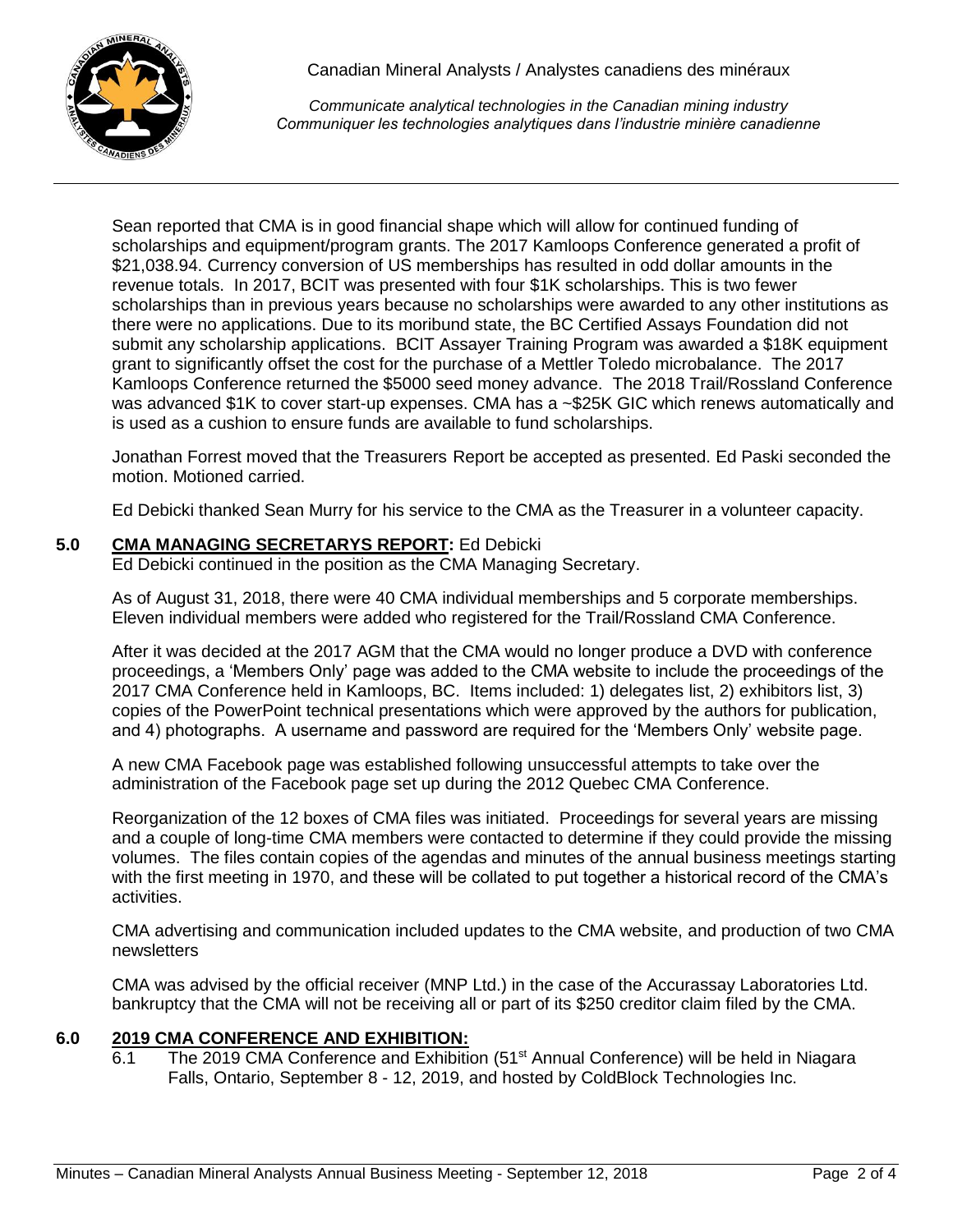

*Communicate analytical technologies in the Canadian mining industry Communiquer les technologies analytiques dans l'industrie minière canadienne*

- 6.2 Richard Bredl moved that Niagara Falls be accepted as the location for the 2019 CMA Conference. John Andrew seconded the motion. Motion carried. Nick Kuryluk noted that the Niagara Falls area has lots to offer for the 2019 CMA Conference.
- 6.3 Scott Daniels moved that Nick Kuryluk (ColdBlock Technologies Inc.) be appointed as Chair for the 2019 CMA Conference. John Andrew seconded the motion. Motion carried.

## **7.0 CMA REGULAR BUSINESS:**

- 7.1 Sean Murry agreed to continue as CMA Treasurer. Jonathan Forrest made a motion that Sean Murry continue as the CMA Treasurer for 2019. Ed Paski seconded the motion. Motion carried.
- 7.2 Ed Debicki agreed to continue as the CMA Managing Secretary. Sean Murry made a motion that Ed Debicki continue as the CMA Managing Secretary. Jennifer Boss seconded the motion. Motion carried. Sean Murry thanked Ed Debicki for his service to the CMA for the past year.
- 7.3 The CMA Steering Committee (SC) comprised of the CMA Treasurer (Sean Murry), CMA Managing Secretary (Ed Debicki) and a CMA member (Jonathan Forrest) will continue to serve as the CMA's informal executive. The SC's duties are: 1) seek out organizations and individuals who are willing to take on the CMA Conference in future years, and 2) review and approve applications for scholarships and equipment/program funding. Linda Melnbardis made a motion that the CMA Steering Committee continue in its present structure. Wes Johnson seconded the motion. Motion carried. Any other CMA member is welcome to join the Steering Committee.
- 7.4 With the CMA being in a good financial position, Sean Murry recommended that the membership fee structure for 2019 remain unchanged for individual (\$50), student, retired and inactive (\$25), and corporate (\$500) memberships. Jonathan Forrest made a motion that the membership fee structure remain the same for 2019. Ed Paski seconded the motion. Motion carried.

## **8.0 NEW BUSINESS:**

- 8.1 A discussion reviewed the CMA Conference registration categories. Scott Daniels suggested that one-day registration not be widely broadcast and this option be left up to the discretion of each Conference organizing committee. It was suggested that the one-day registration be available for each Conference. Scott also noted that the Trail/Rossland CMA Conference did not have a registration category for 'Inactive" or 'Retired'. The 'Inactive' category is confusing because it is not clear what is meant by 'Inactive'. It was also suggested the 'Senior' category be eliminated. Ed Paski made a motion to remove the 'Inactive', 'Retired' and 'Senior' categories from Conference registration. Richard Bredl seconded the motion. Motion carried. Conference registration categories will be CMA member, CMA non-member and one-day. Each Conference registrant declares they are a CMA member vs. non-member on an honour system.
- 8.2 A discussion was held to consider changing the membership year from a calendar year (January 1<sup>st</sup> to December 31<sup>st</sup>) to a fiscal year (September 1<sup>st</sup> to August 31<sup>st</sup>) to coincide with the CMA's fiscal year and the memberships purchased in mid-September at the annual CMA Conference. Jonathan Forrest made a motion to change the CMA's membership year from September 1<sup>st</sup> to August 31<sup>st</sup> of the following year. John Andrew seconded the motion. Motion carried. Sean Murry will continue to issue a CMA Membership Card for each Individual Membership. Current 2018 CMA Individual Memberships and Corporate Membership will be extended to August 31, 2019.
- 8.3 It was suggested that the two exhibitors who are registered as part of their exhibit booth be required to purchase CMA Individual Memberships as part of their Conference registration. With the CMA being in good financial shape, it was agreed that it was not important to increase the